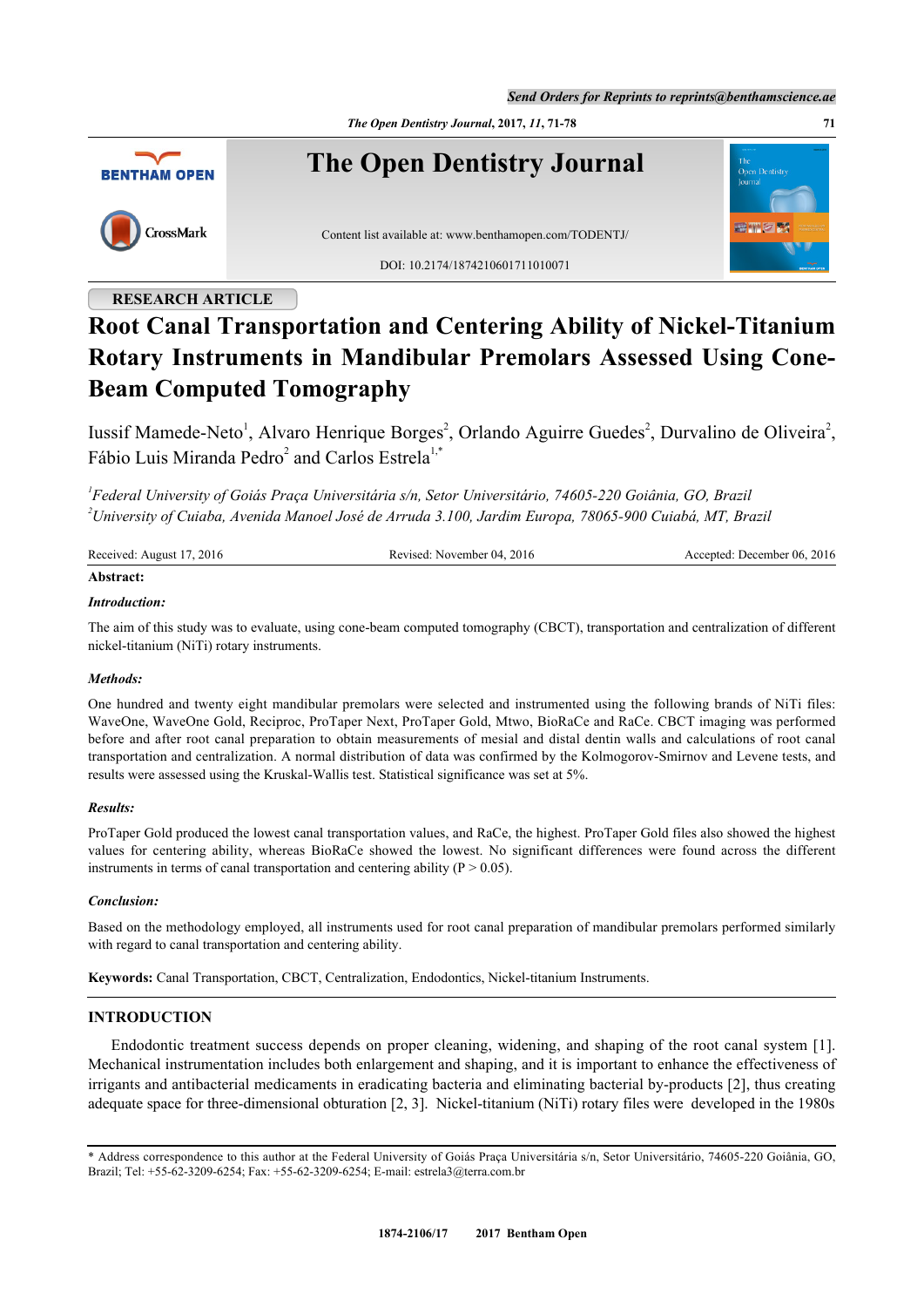and have been associated with shorter instrumentation time and better cutting efficiency when compared with hand instruments [[2\]](#page-5-1). Conversely, NiTi rotary files have larger tapers and can therefore generate increased friction and stress when compared with hand files [[4](#page-5-3) - [6](#page-5-4)]. Moreover, more severely curved canals may cause increased stress on rotary files and consequently lead to perforations, canal transportation, ledge and zip formation [[7\]](#page-5-5), and/or instrument fracture [\[8](#page-5-6), [9](#page-5-7)].

Instruments and instrumentation techniques should be chosen and combined based on their shaping ability, particularly in curved canals [[8\]](#page-5-6), and on the possibility to achieve faster preparations, without deviations [[4](#page-5-3)]. The various NiTi file systems commercially available have different characteristics in terms of their cross-sectional shape, rake angle, taper, depth of flutes, and number of spirals or flutes per unit length – all these conditions may affect file behavior [\[8](#page-5-6),[10](#page-6-0)[,11](#page-6-1)]. For instance, Mtwo instruments have an S-shaped, cross-sectional design and a positive rake angle with 2 cutting edges and low radial contact to increase their flexibility and improve performance inside the root canal [\[12](#page-6-2), [13\]](#page-6-3). RaCe instruments have a triangular cross-sectional design with sharp, alternating cutting edges that enhance cutting efficiency while producing a more centered canal shape[[14](#page-6-4) - [17\]](#page-6-5). The ProTaper family of instruments comprises NiTi files with a progressively tapered design. ProTaper Next has an off-centered rectangular cross section that gives the file a snake-like swaggering movement as it advances into the root canal. ProTaper Gold has a triangular cross section manufactured by proprietary metallurgy that delivers increased flexibility and resistance to cyclic fatigue [\[9](#page-5-7), [14](#page-6-4), [18](#page-6-6) - [21\]](#page-6-7). Finally, Reciproc and WaveOne, two single-use reciprocating systems commercially available, are fabricated from M-wire alloy, which increases flexibility and improves cyclic fatigue [\[9](#page-5-7), [22](#page-6-8) - [24\]](#page-6-9).

Root canals show variations in cross-sectional anatomy; the apical limit of instrumentation should be determined based on both anatomical aspects and endodontic instrument characteristics [[25](#page-6-10)]. Apical enlargement is beneficial to reduce the extrusion of debris and the presence of remaining bacteria [[2](#page-5-1), [22](#page-6-8)]. Conversely, a smaller canal size can reduce susceptibility to tooth fracture [[26](#page-6-11), [27\]](#page-6-12). In fact, this aspect remains a very controversial topic in the literature: while Wu *et al.* [[28\]](#page-6-13) suggested terminating instrumentation 2-3 mm and 0-2 mm short of the apex, depending on biological conditions, Souza [\[29](#page-6-14)] recommended extending instrumentation to 1-2 mm beyond the foramen.

Intraoral periapical radiographs are widely used both in research and in clinical endodontics to aid in diagnosis and management. However, they offer limited, two-dimensional images of an extremely complex anatomical structure [[30\]](#page-7-0). Three-dimensional cone-beam computed tomography (CBCT), in turn, can yield sequential axial images of root canals from the coronal to the apical region, or *vice versa*, and is extremely useful in determining the exact position of anatomic structures, revealing details of the internal root canal anatomy, and helping identify points of communication between root canals and the periodontal space [\[30](#page-7-0), [31\]](#page-7-1). Because of both its accuracy and the possibility to preserve the tooth structure, CBCT has been increasingly used to evaluate apical transportation and centralization [\[30](#page-7-0) - [33\]](#page-7-2). More recently, the use of CBCT images has also been validated in anatomical studies, with the use of sequential 0.110 mm/0.110-mm slices [[34\]](#page-7-3).

Considering the importance of correlating instrument characteristics and root canal anatomical aspects to ensure endodontic treatment success[[35,](#page-7-4) [36](#page-7-5)], the aim of this study was to evaluate, using CBCT, transportation and centralization within the root canal of different NiTi rotary instruments, namely, WaveOne Large (Dentsply Maillefer, Ballaigues, Switzerland), WaveOne Gold Large (Dentsply Maillefer), Reciproc (VDW Dental, Munich, Germany), ProTaper Next (Dentsply Maillefer), ProTaper Gold (Dentsply Maillefer), Mtwo (VDW Dental), BioRaCe (FKG Dentaire, La Chaux de Fonds, Switzerland), and RaCe (FKG Dentaire). The null hypothesis was that large tapered instruments of different brands would present similar results in terms of root canal transportation and centering ability in mandibular premolars.

## **MATERIALS AND METHODS**

The protocol for this study was approved by the Research Ethics Committee at the Federal University of Goiás, Goiânia, Brazil (CAAE: 53712816.1.0000.5083).

#### **Tooth Selection and Working Length Determination**

A total of 128 mandibular premolars  $(r > 8$  mm) [[37\]](#page-7-6) with fully formed apices and root canals were selected for this study. The teeth exhibited no defects, their root canals were not calcified, showed no internal or external root resorption, no prosthetic crowns or dental posts, no signs of prior endodontic treatment, and no aberrant canal morphology; each tooth had a single canal and a single apical foramen, based on buccal and proximal radiographic examinations. To increase standardization, crowns were removed and only teeth measuring 16 mm, confirmed with a digital pachymeter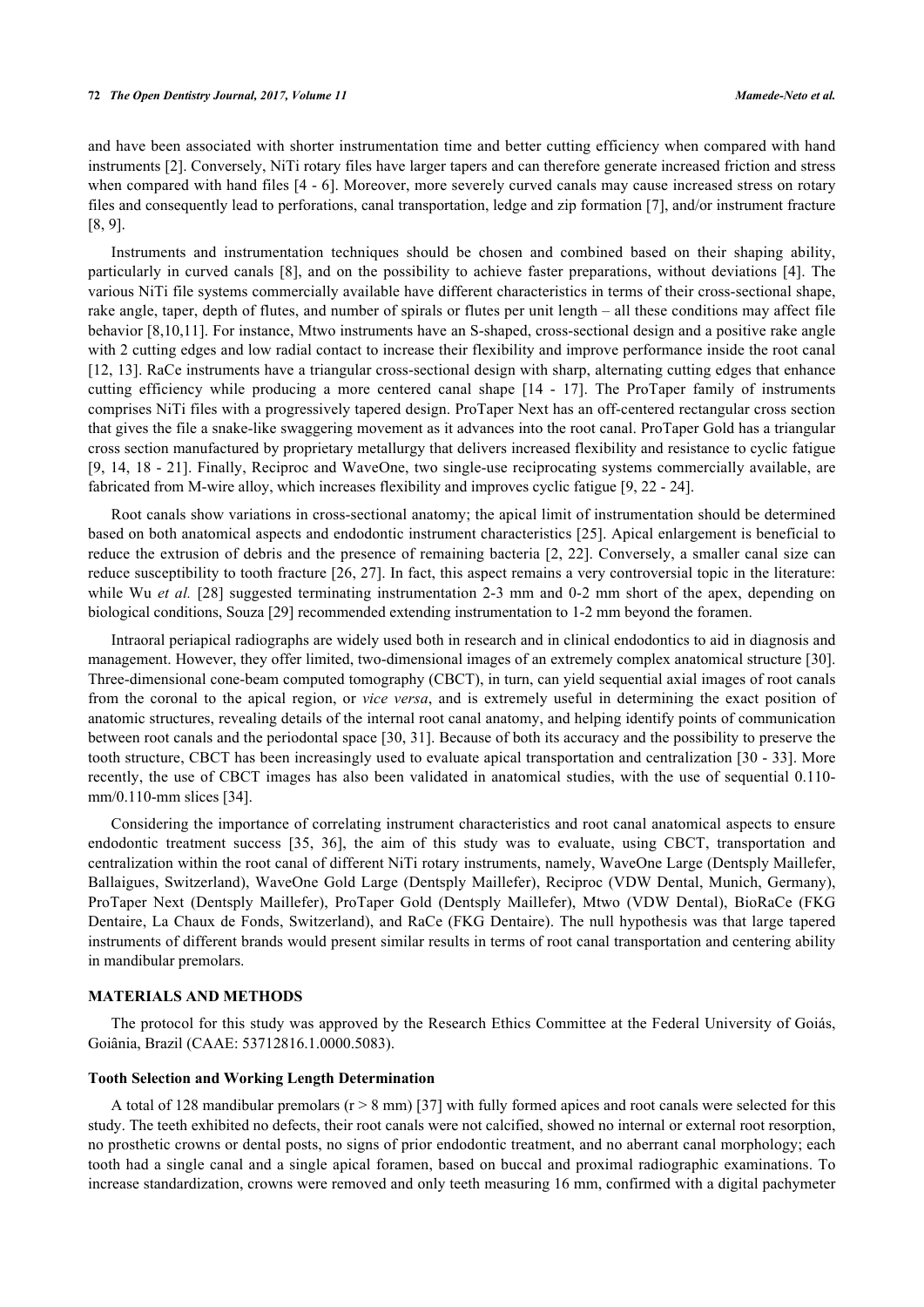(Starrett Série 799, São Paulo, Brazil), were included in the study.

To detect differences among the groups, sample size was calculated considering  $\alpha = 0.05$ , using a statistical software [[38](#page-7-7)]. Teeth were numbered from 1 to 128 and randomly assigned to one of eight groups ( $n = 16$  each) using the same software [[38\]](#page-7-7). The program was set according to the number of specimens in each group ( $n = 16$ ), the number of groups  $(n = 8)$ , and the name of each group according to the instruments tested, as follows: WaveOne Large (Dentsply Maillefer), WaveOne Gold Large (Dentsply Maillefer), Reciproc R50 (VDW Dental), ProTaper Next X1 to X5 (Dentsply Maillefer), ProTaper Gold S1 to F5 (Dentsply Maillefer), Mtwo 15/0.05 to 50/0.04 (VDW Dental), BioRaCe BR0 25/0.08 to BR6 50/0.04 (FKG Dentaire), and RaCe 15/0.04 to 50/0.02 (FKG Dentaire).

Standard access cavities were made using round diamond burs #1011 and #1012 (KG Sorensen, Barueri, Brazil) coupled to a high-speed handpiece with air and water spray cooling. The apical patency of all root canals was confirmed using a #10 K-file (Dentsply Maillefer), and canals patent to a size greater than ISO 15 were discarded. Working length was determined using a #15 K-file (Dentsply Maillefer), which was introduced into the root canal until it became visible at the apical foramen, with the aid of an operating microscope (Microscope DM Premium, OPTO, São Paulo, Brazil). Working length was set to 1 mm short of the apex.

#### **Mechanical Preparation**

Root canals were identified under 12x magnification using a DM Premium operating microscope (OPTO) and explored using a #15 K-file (Dentsply Maillefer). During mechanical preparation, roots were involved in gauze and fixed in a vise (Metalsul, Joinville, Brazil). All instruments were driven using the X-Smart Plus (Dentsply Maillefer), in accordance with manufacturers' instructions – briefly, for ProTaper and Mtwo, speed of 300 rpm and torque of 2 Ncm; for BioRaCe and RaCe, 600 rpm and 1 Ncm, respectively; for WaveOne and Reciproc, parameters are not disclosed by the manufacturer. After each instrument use or after three pecks with the reciprocating files, canals were irrigated with 3 mL of 2.5% sodium hypochlorite (HalexStar, Goiânia, Brazil). Then, the irrigation needle (NaviTip 31ga, Ultradent, South Jordan, UT) was placed 1 mm short of the established working length, and patency was assessed again using a #15 K-file. Each instrument was used to prepare only one root canal. All root canal preparations were completed by a single operator who was a specialist in endodontics with more than 10 years of experience. Final irrigation was performed with 5 mL of 17% EDTA (F&A Laboratório Farmacêutico Ltda., São Paulo, Brazil) for 3 minutes followed by 3 mL of 2.5% sodium hypochlorite.

#### **Image Capture**

Root canal transportation and instrument centralization were measured both before and after mechanical preparation at 3 mm from the radicular vertex. Images of tooth roots were evaluated in three different planes (axial, coronal, and sagittal) in search of synchronization between the first and second sets of images obtained for each specimen, using the synchronization tool of the image processing software (PreXion 3D Viewer, TeraRecon Inc., Foster City, USA). Navigation in the axial plane started at the most extreme point of the root apex and continued for 3 mm. Image visualization was optimized using the software's magnification, brightness, and contrast adjustment tools.

CBCT images were obtained using a PreXion 3D scanner (PreXion 3D Inc., San Mateo, USA) and the following settings: thickness, 0.100 mm; dimensions, 1.170 mm x 1.570 mm x 1.925 mm; field of view, 56.00 mm; voxel, 0.100 mm, 33.5 seconds (1024 views); tube voltage, 90 kVp; tube current, 4 mA; and exposure time, 33.5 seconds. Images were examined using the scanner's proprietary software (PreXion 3D Viewer) on an Intel Core 2 Duo-6300 1.86 MHz (Intel Corp, Santa Clara, USA) PC workstation running Windows XP professional SP-2 (Microsoft Corp, Redmond, USA) and equipped with an NVIDIA GeForce 6200 turbo cache video card (NVIDIA Corporation, Santa Clara, USA) and an EIZO-Flexscan S2000 monitor at a resolution of 1600 x 1200 pixels (EIZO NANAO Corp, Hakusan, Japan).

#### **Evaluation of Canal Transportation and Centering Ability**

<span id="page-2-0"></span>The technique developed by Gambill *et al.* [\[30](#page-7-0)] was used for this purpose. Fig. (**[1](#page-2-0)**) illustrates the measurement of canal areas. Canal transportation corresponds to a deviation of the prepared canal from its natural axis (in millimeters) after instrumentation when compared with pre-treatment measurements. The mean centering ratio indicates the ability of the instrument to stay centered in the canal.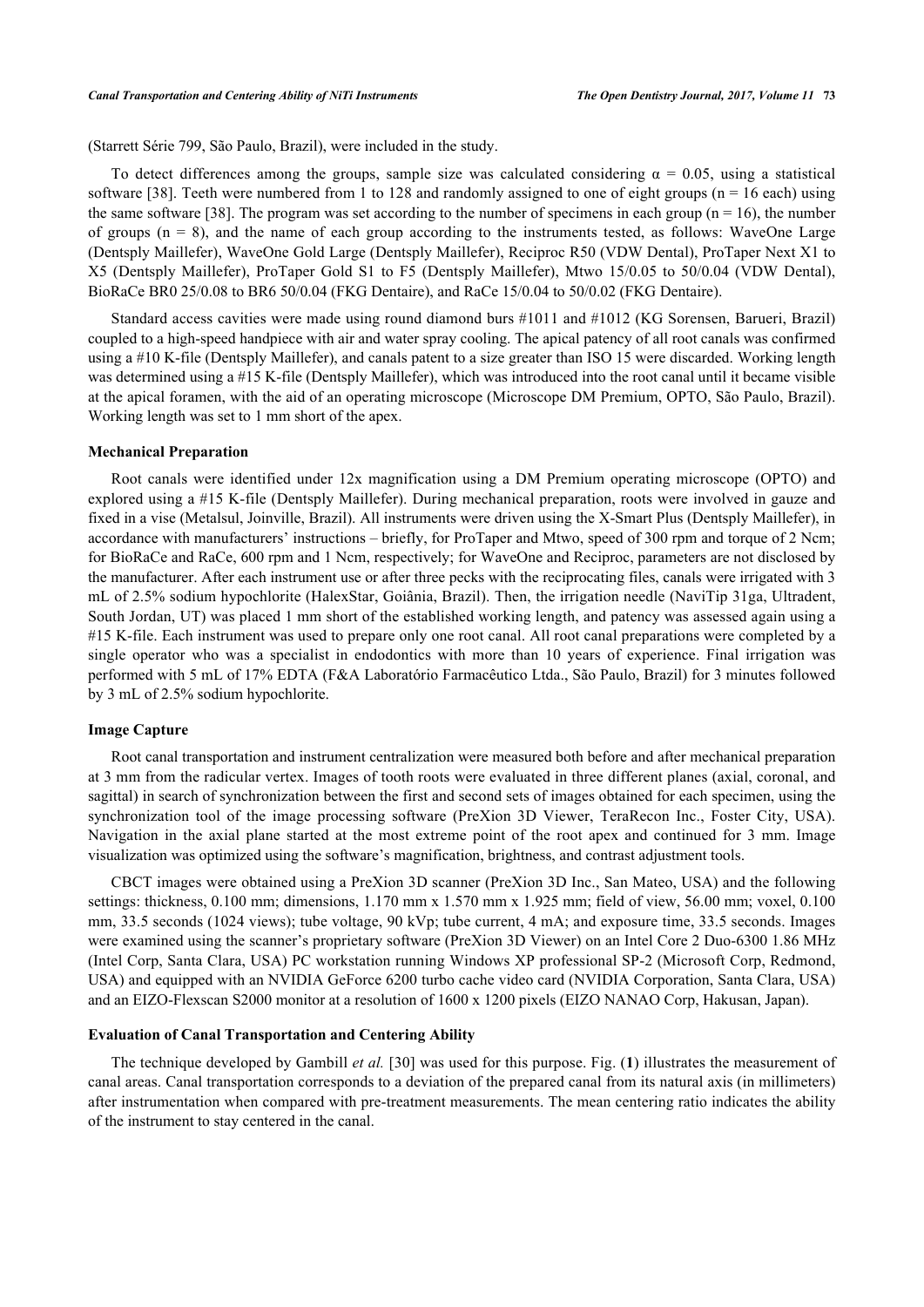#### **74** *The Open Dentistry Journal, 2017, Volume 11 Mamede-Neto et al.*



Fig. (1). Cross-sectional image illustrating canal area measurements. M1 = shortest distance between mesial aspect of root and mesial portion of non-instrumented canal; M2 = shortest distance between mesial aspect of root and mesial portion of instrumented canal;  $D1$  = shortest distance between distal aspect of root and distal portion of non-instrumented canal;  $D2$  = shortest distance between distal aspect of root and distal portion of instrumented canal.

The direction of canal transportation was assessed from the results obtained for each specimen. A negative result indicated transportation toward the distal portion of the root, whereas a positive result indicated transportation toward its mesial portion. A null result indicated the absence of canal transportation. In the assessment of centering ability, a result of 1 indicated perfect centering; the closer the result was to zero, the worse the instrument's ability to remain centered in the canal.

#### **Statistical Analysis**

The normal distribution of data was confirmed by the Kolmogorov-Smirnov and Levene tests, and the values obtained were assessed using the Kruskal-Wallis test. Statistical significance was set at 5%. Statistical analyses were performed using the Statistical Package for the Social Sciences (SPSS) version 18.0 for Windows (IBM SPSS Inc., Chicago, USA).

## **RESULTS**

According to Table **[1](#page-3-0)**, ProTaper Gold yielded the lowest root canal transportation values, and RaCe showed the highest values. As regards apical transportation direction, only the ProTaper Next group had a tendency toward transportation to the distal direction. With regard to centering ability, no instrument promoted perfect results (=1.0). ProTaper Gold showed the highest results, whereas the lowest ones were associated with BioRaCe. No statistically significant differences were observed between the instruments assessed ( $P > 0.05$ ).

<span id="page-3-0"></span>**Table 1. Mean ± standard deviation values found for root canal transportation (mm) and centering ability (%) in root canals of mandibular premolars (n=16) following preparation with different instruments.**

| Instrument         | <b>Canal transportation</b> | <b>Centering ability</b>  |
|--------------------|-----------------------------|---------------------------|
| WaveOne Large      | $0.014 \pm 0.118^a$         | $0.624 \pm 0.263^b$       |
| WaveOne Gold Large | $0.039 \pm 0.072^{\circ}$   | $0.671 \pm 0.177^b$       |
| Reciproc R50       | $0.016 \pm 0.103^{\circ}$   | $0.623 \pm 0.219^b$       |
| ProTaper Next      | $-0.008 \pm 0.080^{\circ}$  | $0.640 \pm 0.230^b$       |
| ProTaper Gold      | $0.002 \pm 0.068^{\circ}$   | $0.779 \pm 0.184^b$       |
| Mtwo               | $0.006 \pm 0.069^{\circ}$   | $0.650 \pm 0.223^b$       |
| <b>BioRaCe</b>     | $0.025 \pm 0.097^{\circ}$   | $0.542 \pm 0.168^{\circ}$ |
| RaCe               | $0.043 \pm 0.088^{\circ}$   | $0.609 \pm 0.193^b$       |

<span id="page-3-1"></span>Note: Same superscript letters within each column indicate absence of statistically significant differences between the groups  $(P > 0.05)$ .

Fig. (**[2](#page-3-1)**) illustrates the results found for canal transportation and centering ability for all the instruments assessed.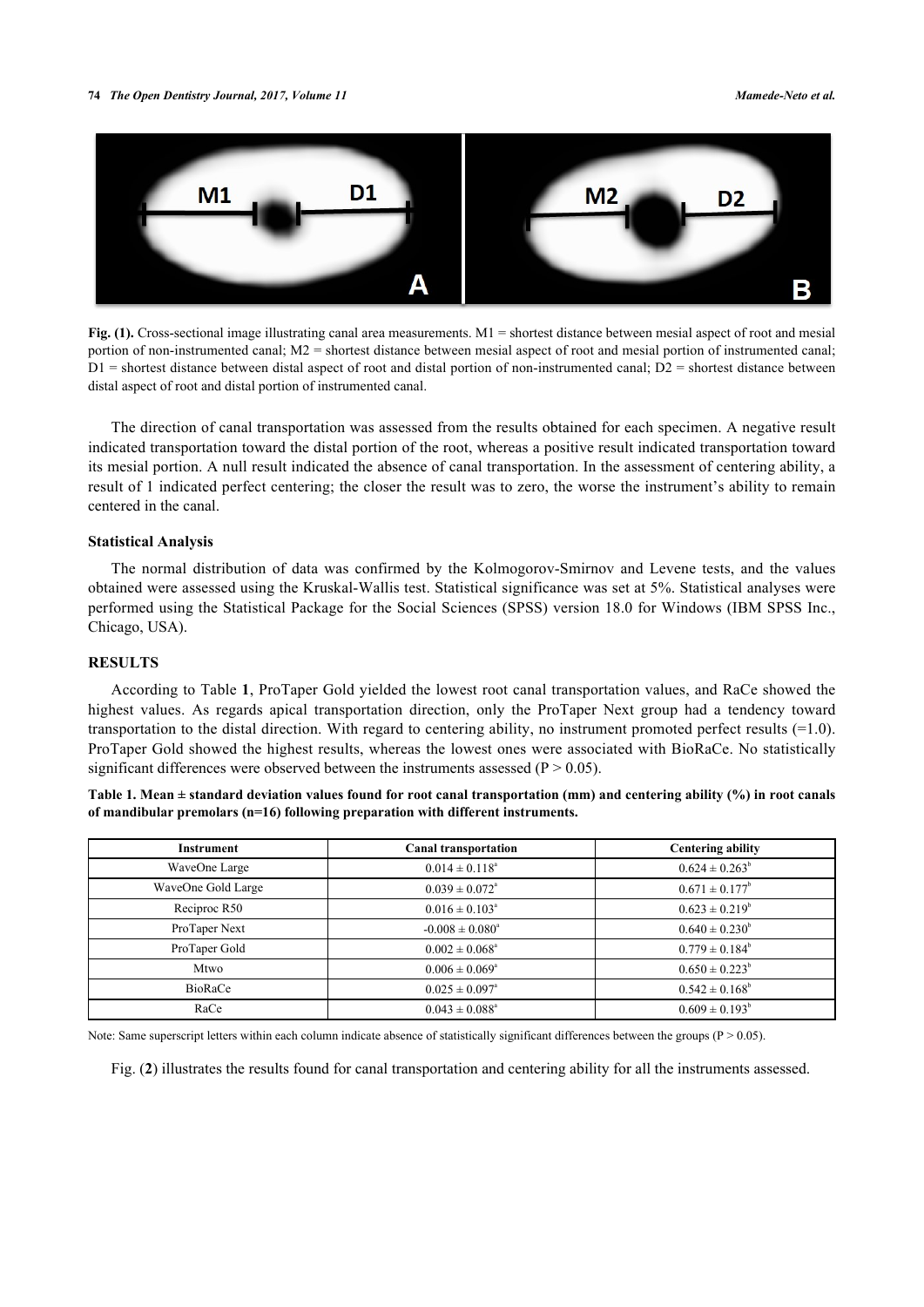

**Fig. (2).** Means and 95% confidence intervals found for **A**) canal transportation and **B**) centering ability with the different instruments assessed.

## **DISCUSSION**

The present study was based on the hypothesis that large tapered instruments of different brands would not show increased root canal transportation or reduced centering ability in mandibular premolars. Indeed, the results obtained were statistically similar across the instruments assessed, confirming the null hypothesis. The goal of canal preparation is to widen the apical canal, however without weakening the root and thus increasing the risk of tooth fracture [[39\]](#page-7-8). The apical three millimeters of the root canal are considered a critical area, and the reference for apical enlargement to working length continues to be the use of a file three sizes greater than the first file fitting at the apex [\[40,](#page-7-9) [41\]](#page-7-10). Larger apical apertures can contribute to reduce the presence of microorganisms that may lead to and sustain apical periodontitis[[39](#page-7-8) - [41](#page-7-10)]. Complex root canal anatomy is a major challenge to successful endodontic therapy [\[41\]](#page-7-10). Successful instrumentation depends on canal morphology, canal wall thickness, and on the size of the instrument used [\[36](#page-7-5), [40\]](#page-7-9). In oval and flattened canals, such as mandibular premolars, instrumentation is more difficult because of the greater amount of dentin that has to be removed to achieve the desired canal shape [\[36](#page-7-5), [39](#page-7-8) - [41\]](#page-7-10).

The methodology here employed was reproducible, precise and reliable. Moreover, the model used in this study with extracted natural teeth allows real test conditions. Simulated artificial canals are different in terms of microhardness when compared to root dentin, and the effects created by heat generation during instrumentation can affect the instruments' cutting blades [\[36](#page-7-5)]. Ever since CBCT was introduced in dentistry, it has been widely recognized as an accurate, noninvasive tool that allows quantitative and qualitative three-dimensional evaluation of root canals [[30](#page-7-0), [32,](#page-7-11) [37](#page-7-6)]. In the present study, CBCT image technology was used to evaluate canal transportation and centering ability following root canal preparation with different rotary and reciprocating instruments. Scans of 0.110-mm/0.110-mm axial slices were obtained from the coronal to the apical and *vice versa*. This method allowed dynamic visualization and assessment of the specimens before and after instrumentation using pre-established standards, without examiner interference [\[34](#page-7-3), [42](#page-7-12)].

Considering the direction of canal transportation, except for ProTaper Next, all other systems showed a tendency toward transport to the mesial (outer) direction, with the distal wall acting in antifurcation direction. These results are also in accordance with the literature [[33\]](#page-7-2). It is important to highlight that no canal transportation value was over 0.300 mm, a critical point above which the apical filling ability of the root canal sealer may be compromised [\[43](#page-7-13)].

NiTi rotary instruments represent a major evolution in the standardization of canal preparations [\[5](#page-5-8)]. Even though all the systems tested in the present study produced some degree of apical transportation, no significant differences were observed across the instruments, which is in line with other studies [\[9](#page-5-7), [17,](#page-6-5) [22](#page-6-8), [26,](#page-6-11) [40](#page-7-9)]. Mtwo files are fabricated from conventional NiTi alloy, constant tapered, and usually associated with good maintenance of the original canal curvature [\[12](#page-6-2), [13\]](#page-6-3). Within the ProTaper family (Universal, Next, and Gold series), ProTaper Gold is enhanced through a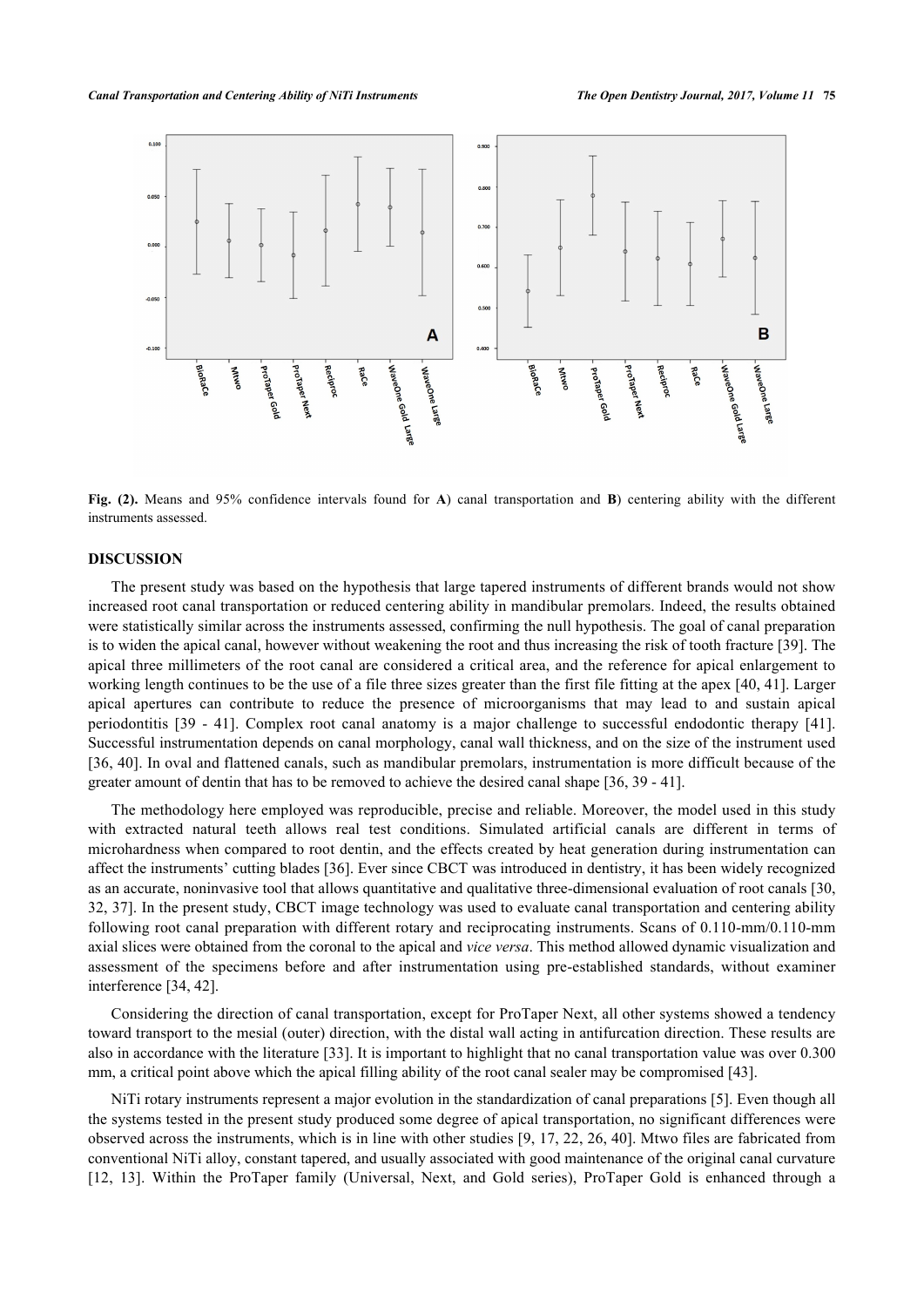proprietary heat treatment technology that results in less canal transportation when compared with ProTaper Universal and ProTaper Next [\[20](#page-6-15)]. The good results associated with ProTaper Gold in our study have been reported before [[35\]](#page-7-4). Conversely, Silva *et al.* [\[36](#page-7-5)] had different findings, probably as a result of their different methodology (those authors used simulated curved canals). RaCe instruments, in turn, because of their small cross-sectional shape, show improved flexibility; moreover, their alternating cutting edges avoid the screwing effect and allow preparation of curved root canals to larger apical diameters [\[21](#page-6-7), [28](#page-6-13)]. Also, even though single-file systems (Reciproc and WaveOne) offer different tapers and sizes at the final 3 mm of their tips (D0-D3), and despite their increased flexibility resulting from the presence of M-Wire alloy in their composition [\[19](#page-6-16) - [23\]](#page-6-17), no differences were observed for these instruments when compared with the others.

With regard to centering ability, none of the instruments tested in the present study remained perfectly centralized within the root canal. No significant differences were observed among the instruments, but the values obtained with ProTaper Gold were closer to 1, suggesting better centering ability. These results can probably be explained by the noncutting tip design of ProTaper Gold, which functions as a guide to allow easy penetration with minimal apical pressure [[35\]](#page-7-4).

In summary, this *in vitro* study showed that all the NiTi rotary systems investigated were safe to use, as they produced minimal apical transportation and remained relatively centralized within the root canal. Further studies should be conducted to replicate these findings in real clinical situations.

### **CONCLUSION**

Based on the results of this *in vitro* study, all the NiTi rotary systems tested performed similarly with regard to canal transportation and centering ability and were able to maintain the original canal curvature in mandibular premolars.

#### **CONFLICT OF INTEREST**

The authors confirm that this article content has no conflict of interest.

## **ACKNOWLEDGEMENTS**

Declared none.

#### **REFERENCES**

- <span id="page-5-0"></span>[1] Vallaeys K, Chevalier V, Arbab-Chirani R. Comparative analysis of canal transportation and centring ability of three Ni-Ti rotary endodontic systems: Protaper®, MTwo® and Revo-S™, assessed by micro-computed tomography. Odontology 2016; 104(1): 83-8. [\[http://dx.doi.org/10.1007/s10266-014-0176-z](http://dx.doi.org/10.1007/s10266-014-0176-z)] [PMID: [25248755](http://www.ncbi.nlm.nih.gov/pubmed/25248755)]
- <span id="page-5-1"></span>[2] Jatahy Ferreira do Amaral RO, Leonardi DP, Gabardo MC, Coelho BS, Oliveira KV, Baratto Filho F. Influence of cervical and apical enlargement associated with the WaveOne system on the transportation and centralization of endodontic preparations. J Endod 2016; 42(4): 626-31.

[\[http://dx.doi.org/10.1016/j.joen.2015.12.005\]](http://dx.doi.org/10.1016/j.joen.2015.12.005) [PMID: [26794342](http://www.ncbi.nlm.nih.gov/pubmed/26794342)]

- <span id="page-5-2"></span>[3] Liu W, Wu B. Root canal surface strain and canal center transportation induced by 3 different nickel-titanium rotary instruments systems. J Endod 2016; 42(2): 299-303. [\[http://dx.doi.org/10.1016/j.joen.2015.10.023\]](http://dx.doi.org/10.1016/j.joen.2015.10.023) [PMID: [26686822](http://www.ncbi.nlm.nih.gov/pubmed/26686822)]
- <span id="page-5-3"></span>[4] Peters OA. Current challenges and concepts in the preparation of root canal systems: a review. J Endod 2004; 30(8): 559-67. [\[http://dx.doi.org/10.1097/01.DON.0000129039.59003.9D\]](http://dx.doi.org/10.1097/01.DON.0000129039.59003.9D) [PMID: [15273636](http://www.ncbi.nlm.nih.gov/pubmed/15273636)]
- <span id="page-5-8"></span>[5] Bürklein S, Benten S, Schäfer E. Shaping ability of different single-file systems in severely curved root canals of extracted teeth. Int Endod J 2013; 46(6): 590-7.

[\[http://dx.doi.org/10.1111/iej.12037\]](http://dx.doi.org/10.1111/iej.12037) [PMID: [23240965](http://www.ncbi.nlm.nih.gov/pubmed/23240965)]

- <span id="page-5-4"></span>[6] Peters OA, Arias A, Paqué F. A Micro-computed tomographic assessment of root canal preparation with a novel instrument, TRUShape, in Mesial Roots of Mandibular Molars. J Endod 2015; 41(9): 1545-50. [\[http://dx.doi.org/10.1016/j.joen.2015.06.007\]](http://dx.doi.org/10.1016/j.joen.2015.06.007) [PMID: [26238528](http://www.ncbi.nlm.nih.gov/pubmed/26238528)]
- <span id="page-5-5"></span>[7] Gergi R, Rjeily JA, Sader J, Naaman A. Comparison of canal transportation and centering ability of twisted files, Pathfile-ProTaper system, and stainless steel hand K-files by using computed tomography. J Endod 2010; 36(5): 904-7. [\[http://dx.doi.org/10.1016/j.joen.2009.12.038\]](http://dx.doi.org/10.1016/j.joen.2009.12.038) [PMID: [20416443](http://www.ncbi.nlm.nih.gov/pubmed/20416443)]
- <span id="page-5-6"></span>[8] Lopes HP, Gambarra-Soares T, Elias CN, *et al.* Comparison of the mechanical properties of rotary instruments made of conventional nickeltitanium wire, M-wire, or nickel-titanium alloy in R-phase. J Endod 2013; 39(4): 516-20. [\[http://dx.doi.org/10.1016/j.joen.2012.12.006\]](http://dx.doi.org/10.1016/j.joen.2012.12.006) [PMID: [23522548](http://www.ncbi.nlm.nih.gov/pubmed/23522548)]
- <span id="page-5-7"></span>[9] Capar ID, Ertas H, Ok E, Arslan H, Ertas ET. Comparative study of different novel nickel-titanium rotary systems for root canal preparation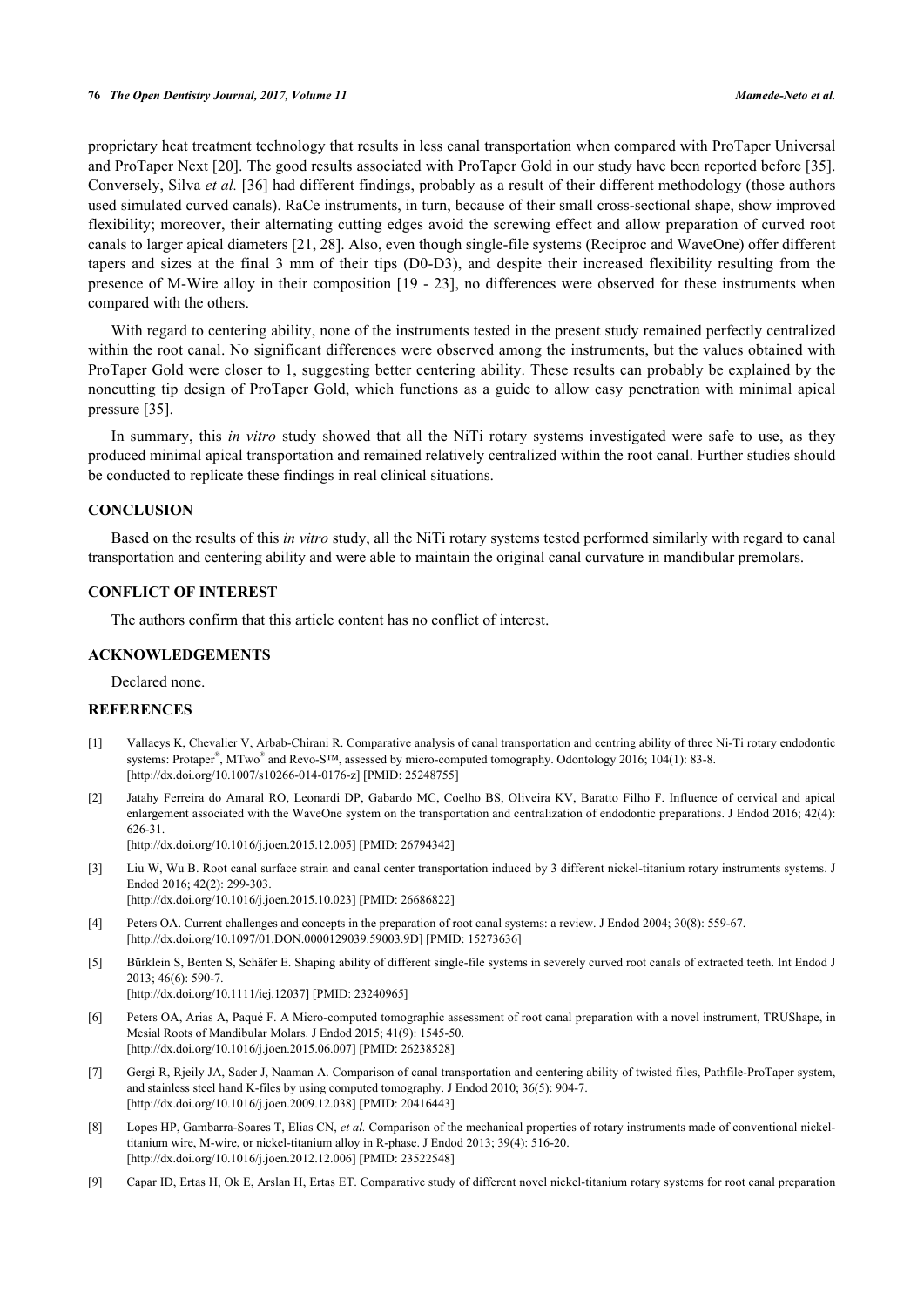in severely curved root canals. J Endod 2014; 40(6): 852-6. [\[http://dx.doi.org/10.1016/j.joen.2013.10.010\]](http://dx.doi.org/10.1016/j.joen.2013.10.010) [PMID: [24862716](http://www.ncbi.nlm.nih.gov/pubmed/24862716)]

- <span id="page-6-0"></span>[10] García M, Duran-Sindreu F, Mercadé M, Bueno R, Roig M. A comparison of apical transportation between ProFile and RaCe rotary instruments. J Endod 2012; 38(7): 990-2. [\[http://dx.doi.org/10.1016/j.joen.2012.03.022\]](http://dx.doi.org/10.1016/j.joen.2012.03.022) [PMID: [22703667](http://www.ncbi.nlm.nih.gov/pubmed/22703667)]
- <span id="page-6-1"></span>[11] Al-Manei KK, Al-Hadlaq SM. Evaluation of the root canal shaping ability of two rotary nickel-titanium systems. Int Endod J 2014; 47(10): 974-9. [\[http://dx.doi.org/10.1111/iej.12243\]](http://dx.doi.org/10.1111/iej.12243) [PMID: [24387043](http://www.ncbi.nlm.nih.gov/pubmed/24387043)]
- <span id="page-6-2"></span>[12] Yang G, Yuan G, Yun X, Zhou X, Liu B, Wu H. Effects of two nickel-titanium instrument systems, Mtwo *versus* ProTaper universal, on root
- canal geometry assessed by micro-computed tomography. J Endod 2011; 37(10): 1412-6. [\[http://dx.doi.org/10.1016/j.joen.2011.06.024\]](http://dx.doi.org/10.1016/j.joen.2011.06.024) [PMID: [21924193](http://www.ncbi.nlm.nih.gov/pubmed/21924193)]
- <span id="page-6-3"></span>[13] Mokhtari H, Niknami M, Sohrabi A, *et al.* Cone-beam computed tomography comparison of canal transportation after preparation with BioRaCe and Mtwo rotary instruments and hand K-Flexofiles. Iran Endod J 2014; 9(3): 180-4. [PMID: [25031590\]](http://www.ncbi.nlm.nih.gov/pubmed/25031590)
- <span id="page-6-4"></span>[14] Ceyhanli KT, Erdilek N, Tatar I, Çetintav B. Comparative micro-computed tomography evaluation of apical root canal transportation with the use of ProTaper, RaCe and Safesider systems in human teeth. Aust Endod J 2014; 40(1): 12-6. [\[http://dx.doi.org/10.1111/aej.12014](http://dx.doi.org/10.1111/aej.12014)] [PMID: [24697959\]](http://www.ncbi.nlm.nih.gov/pubmed/24697959)
- [15] Nabavizadeh M, Abbaszadegan A, Khojastepour L, Amirhosseini M, Kiani E. A comparison of apical transportation in severely curved canals by Reciproc and BioRaCe systems. Iran Endod J 2014; 9: 117-22.
- [16] Pasqualini D, Alovisi M, Cemenasco A, *et al.* Micro-computed tomography evaluation of ProTaper Next and BioRaCe shaping outcomes in maxillary first molar curved canals. J Endod 2015; 41(10): 1706-10. [\[http://dx.doi.org/10.1016/j.joen.2015.07.002\]](http://dx.doi.org/10.1016/j.joen.2015.07.002) [PMID: [26321061](http://www.ncbi.nlm.nih.gov/pubmed/26321061)]
- <span id="page-6-5"></span>[17] da Silva Limoeiro AG, Dos Santos AH, De Martin AS, *et al.* Micro-computed tomography evaluation of 2 nickel-titanium instruments systems in shaping root canals. J Endod 2016; 42(3): 496-9. [\[http://dx.doi.org/10.1016/j.joen.2015.12.007\]](http://dx.doi.org/10.1016/j.joen.2015.12.007) [PMID: [26776939](http://www.ncbi.nlm.nih.gov/pubmed/26776939)]
- <span id="page-6-6"></span>[18] Bernardes RA, Rocha EA, Duarte MA, *et al.* Root canal area increase promoted by the EndoSequence and ProTaper systems: comparison by computed tomography. J Endod 2010; 36(7): 1179-82. [\[http://dx.doi.org/10.1016/j.joen.2009.12.033\]](http://dx.doi.org/10.1016/j.joen.2009.12.033) [PMID: [20630294](http://www.ncbi.nlm.nih.gov/pubmed/20630294)]
- <span id="page-6-16"></span>[19] Zhao D, Shen Y, Peng B, Haapasalo M. Root canal preparation of mandibular molars with 3 nickel-titanium rotary instruments: a microcomputed tomographic study. J Endod 2014; 40(11): 1860-4. [\[http://dx.doi.org/10.1016/j.joen.2014.06.023\]](http://dx.doi.org/10.1016/j.joen.2014.06.023) [PMID: [25205262](http://www.ncbi.nlm.nih.gov/pubmed/25205262)]
- <span id="page-6-15"></span>[20] Gagliardi J, Versiani MA, de Sousa-Neto MD, Plazas-Garzon A, Basrani B. Evaluation of the shaping characteristics of protaper gold, protaper next, and protaper universal in curved canals. J Endod 2015; 41(10): 1718-24. [\[http://dx.doi.org/10.1016/j.joen.2015.07.009\]](http://dx.doi.org/10.1016/j.joen.2015.07.009) [PMID: [26321062](http://www.ncbi.nlm.nih.gov/pubmed/26321062)]
- <span id="page-6-7"></span>[21] Saber SE, Nagy MM, Schäfer E. Comparative evaluation of the shaping ability of ProTaper Next, iRaCe and Hyflex CM rotary NiTi files in severely curved root canals. Int Endod J 2015; 48(2): 131-6. [\[http://dx.doi.org/10.1111/iej.12291\]](http://dx.doi.org/10.1111/iej.12291) [PMID: [24697590](http://www.ncbi.nlm.nih.gov/pubmed/24697590)]
- <span id="page-6-8"></span>[22] Bürklein S, Hinschitza K, Dammaschke T, Schäfer E. Shaping ability and cleaning effectiveness of two single-file systems in severely curved root canals of extracted teeth: Reciproc and WaveOne *versus* Mtwo and ProTaper. Int Endod J 2012; 45(5): 449-61. [\[http://dx.doi.org/10.1111/j.1365-2591.2011.01996.x\]](http://dx.doi.org/10.1111/j.1365-2591.2011.01996.x) [PMID: [22188401](http://www.ncbi.nlm.nih.gov/pubmed/22188401)]
- <span id="page-6-17"></span>[23] Pedullà E, Grande NM, Plotino G, Gambarini G, Rapisarda E. Influence of continuous or reciprocating motion on cyclic fatigue resistance of 4 different nickel-titanium rotary instruments. J Endod 2013; 39(2): 258-61. [\[http://dx.doi.org/10.1016/j.joen.2012.10.025\]](http://dx.doi.org/10.1016/j.joen.2012.10.025) [PMID: [23321241](http://www.ncbi.nlm.nih.gov/pubmed/23321241)]
- <span id="page-6-9"></span>[24] Shen Y, Coil JM, Mo AJ, *et al.* WaveOne rotary instruments after clinical use. J Endod 2016; 42(2): 186-9. [\[http://dx.doi.org/10.1016/j.joen.2015.10.008\]](http://dx.doi.org/10.1016/j.joen.2015.10.008) [PMID: [26654140](http://www.ncbi.nlm.nih.gov/pubmed/26654140)]
- <span id="page-6-10"></span>[25] Kerekes K, Tronstad L. Morphometric observations on root canals of human premolars. J Endod 1977; 3(2): 74-9. [\[http://dx.doi.org/10.1016/S0099-2399\(77\)80019-8\]](http://dx.doi.org/10.1016/S0099-2399(77)80019-8) [PMID: [264937](http://www.ncbi.nlm.nih.gov/pubmed/264937)]
- <span id="page-6-11"></span>[26] Olivieri JG, Stöber E, García Font M, *et al. In vitro* comparison in a manikin model: increasing apical enlargement with K3 and K3XF rotary instruments. J Endod 2014; 40(9): 1463-7. [\[http://dx.doi.org/10.1016/j.joen.2014.02.023\]](http://dx.doi.org/10.1016/j.joen.2014.02.023) [PMID: [25146034](http://www.ncbi.nlm.nih.gov/pubmed/25146034)]
- <span id="page-6-12"></span>[27] Zanette F, Grazziotin-Soares R, Flores ME, Camargo Fontanella VR, Gavini G, Barletta FB. Apical root canal transportation and remaining dentin thickness associated with ProTaper Universal with and without PathFile. J Endod 2014; 40(5): 688-93. [\[http://dx.doi.org/10.1016/j.joen.2013.09.001\]](http://dx.doi.org/10.1016/j.joen.2013.09.001) [PMID: [24767565](http://www.ncbi.nlm.nih.gov/pubmed/24767565)]
- <span id="page-6-13"></span>[28] Wu H, Peng C, Bai Y, Hu X, Wang L, Li C. Shaping ability of ProTaper Universal, WaveOne and ProTaper Next in simulated L-shaped and S-shaped root canals. BMC Oral Health 2015; 15: 27. [\[http://dx.doi.org/10.1186/s12903-015-0012-z](http://dx.doi.org/10.1186/s12903-015-0012-z)] [PMID: [25886847](http://www.ncbi.nlm.nih.gov/pubmed/25886847)]
- <span id="page-6-14"></span>[29] Souza RA. The importance of apical patency and cleaning of the apical foramen on root canal preparation. Braz Dent J 2006; 17(1): 6-9.